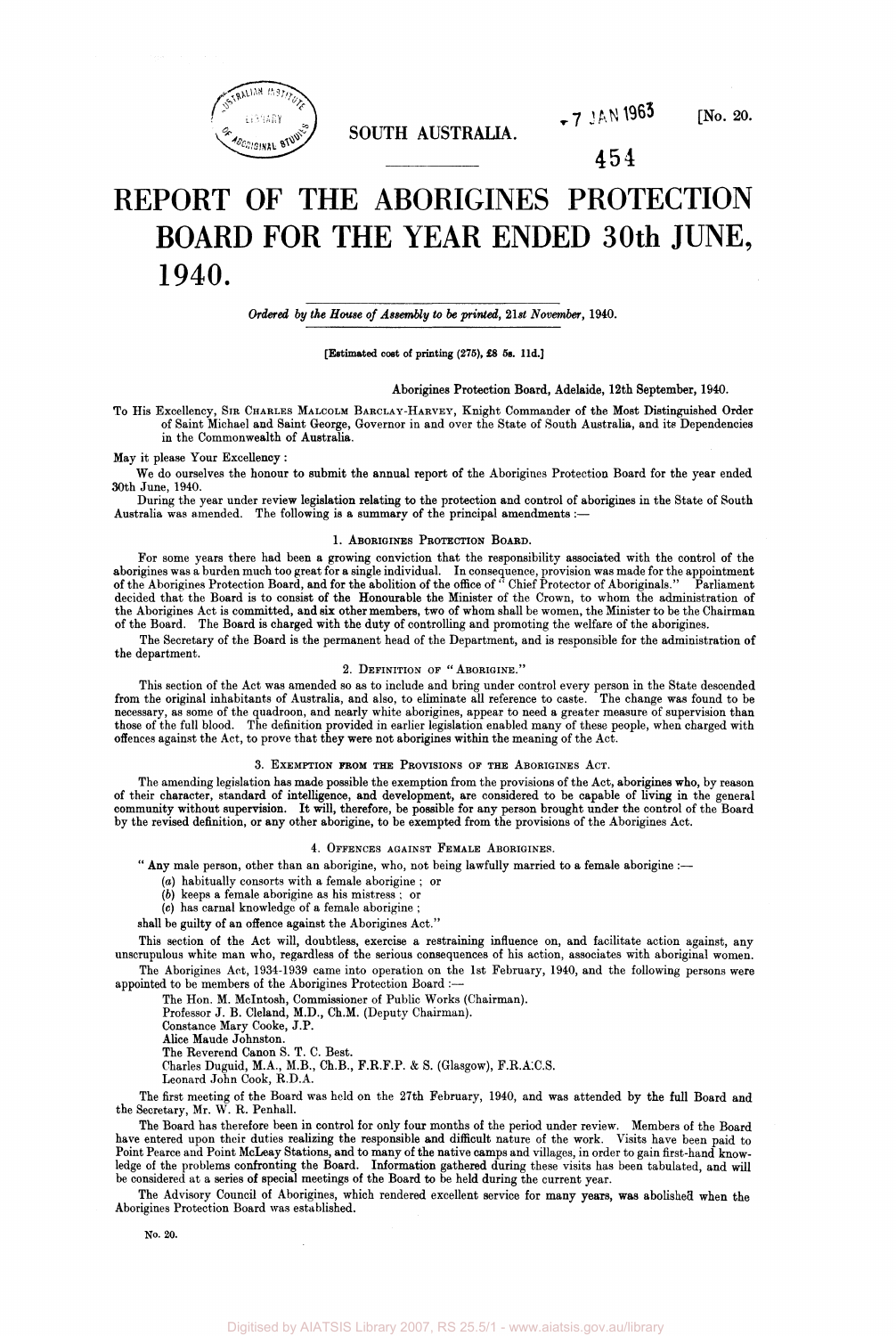It is desired here to place on record sincere appreciation of the work of the Council in sharing the burden of aboriginal problems with the Chief Protector of Aboriginals.

Valued services by police officers, missionaries, scientists, and pastoralists, together with the various organizations working for the physical, mental, moral and spiritual welfare of the aborigines, have been rendered during the year. In addition the lady members of the Board have devoted considerable time to visiting sick aborigines in the various hospitals in and around the City. The native people have derived great benefit from this co-operative effort.

## **ABORIGINAL POPULATION.**

The following figures are taken from particulars supplied to the Government Statist by police officers, station owners and managers. The total aboriginal population on the 30th June, 1940, viz., 4,954, represents a net inc owners and managers. The total aboriginal population on the 30th June, 1940, viz., 4,954, represents a net increase of 73 as compared with last year. The numbers recorded vary from year to year, the nomadic habits of the aborigines preclude the possibility of an accurate census being taken. The classification of those recorded as at 30th June, 1940, is as follows :—

|                                                                                                                    | Full-blood.                    |                                | Others.                        |                               | Total.                            |                                  |                                     |
|--------------------------------------------------------------------------------------------------------------------|--------------------------------|--------------------------------|--------------------------------|-------------------------------|-----------------------------------|----------------------------------|-------------------------------------|
|                                                                                                                    | М.                             | F.                             | М.                             | F.                            | Μ.                                | F.                               | Total.                              |
| On Mission Stations-<br>In employment $\dots\dots\dots\dots\dots\dots\dots\dots\dots\dots$<br>Others in employment | 12<br>181<br>266<br>143<br>837 | 21<br>170<br>108<br>128<br>838 | 135<br>316<br>207<br>95<br>440 | 11<br>476<br>52<br>132<br>386 | 147<br>497<br>473<br>238<br>1.277 | 32<br>646<br>160<br>260<br>1,224 | 179<br>1,143<br>633<br>498<br>2,501 |
| Grand Total<br><b>Children</b>                                                                                     | 1.439<br>1.094<br>345          | 1,265<br>910<br>355            | 1.193<br>753<br>440            | 1,057<br>570<br>487           | 2.632<br>1.847<br>785             | 2,322<br>1.480<br>842            | 4.954<br>3.327<br>1,627             |

Full-bloods numbered 2,704 or 55 per cent of the total, divided thus—Adults, 2,004 ; children, 700. Others number 2,250 (45 per cent of total)—Adults, 1,323 ; children, 927.

*On Mission Stations.*—On the several government and private mission stations there were 1,322 aborigines, of whom 179 were reported to be employed. On these stations there were 384 full-blood and 948 other aborigines.

*In Regular Employment.*—The total reported to be in regular employment was 812. In addition to the 179 employed on mission stations, there were 633 recorded as otherwise employed—chiefly on pastoral holdings. aborigines were reported as having 498 dependants.

In addition to the 1,322 aborigines on mission stations, and the 633 otherwise employed with their 498 dependants, there were 2,501 aborigines (1,675 full-bloods and 826 others) who could be accounted for by the various police officers and pastoralists. As stated above, there are still a number in the wild state or " gone bush," for whom it is impossible to give even an estimated number.

The births and deaths at Point McLeay, Point Pearce and Koonibba for the year 1939-40 were reported as follows:— *Point McLeay Station.*—Births, 17 others ; deaths, 1 full-blood, 16 others. The number on the station on the 30th June, 1940, was 10 full-bloods, 363 others, total 373.

*Point Pearce Station.*—Births, 11 others; deaths, 15 others. The number on the station on the 30th June, 1940, was 3 full-bloods, 323 others, total 326.

*Koonibba Mission Station.*—Births, 1 full-blood, 6 others ; deaths, 5 full-bloods, 2 others. The number on the station on the 30th June, 1940, was 71 full-bloods, 155 others, total 226.

# REPORTS FROM PROTECTORS, SUPERINTENDENTS AND MISSIONARIES.

NORTH-WESTERN DIVISION.

The inspector of police at Port Augusta, Inspector S. R. Parsonage, reporting on the aborigines in the northern and western police districts, states that there is an abundance of natural food outside the settled areas, with the exception of that part of the State along the Trans-Australian Railway Line. All detribalized aborigines, with the exception of those working on farms and stations, or engaged in rabbit trapping, etc., receive rations, and most of them are able to supplement the ration issue by earning small amounts doing odd jobs and by rabbit trapping and hunting game. Rabbit traps have been provided in many cases, and the aborigines were able to earn good wages. A large number of station hands have enlisted for military service, and the aborigines have availed themselves of the opportunity thus created to obtain station work.

*Port Augusta,* " *Umeewarra* " *Mission.*—-An area of land, 200 acres in extent, purchased some time ago, has been declared to a reserve for aborigines. This land is situated about two miles north of Port Augusta. Six two-roomed cottages are almost completed on this reserve, and additional cottages will be provided as required.

The school building was removed from its former site to a suitable position on the reserve. The native scholars are very bright and happy ; an inspection during the year revealed steady progress.

*Ernabella Mission (Presbyterian).*—The acting superintendent reports that the medical work amongst the aged, infirm, and sick aborigines has been successfully maintained. Dr. Charles Duguid has rendered great service in this work, co-operating with the department in the selection of necessary medical supplies, and advising on many matters connected with the welfare of the aborigines in this area.

A pedal wireless set installed by the mission is proving of great value in dealing with cases of serious illness.

During the year several buildings, including a school building, were erected by the Mission. The school teacher, having made a rapid conquest of the language problem, is rendering good service at Ernabella, all instruction being given in Pitjindjara, which is the language of the people. School books and materials are provided by the Aborigines Protection Board.

The large majority of the aborigines in this area earn their own living by hunting for game and natural foods. In addition, the men who engage in " dogging " receive from the Mission goods to the full value of the scalps, viz., 7s. 6d., less freight charges.

The Ernabella Mission is performing great service to the aborigines in the north-western parts of the State by delaying the inevitable process of detribalization, and preparing the children to take their place in the community, of which they must eventually form a part.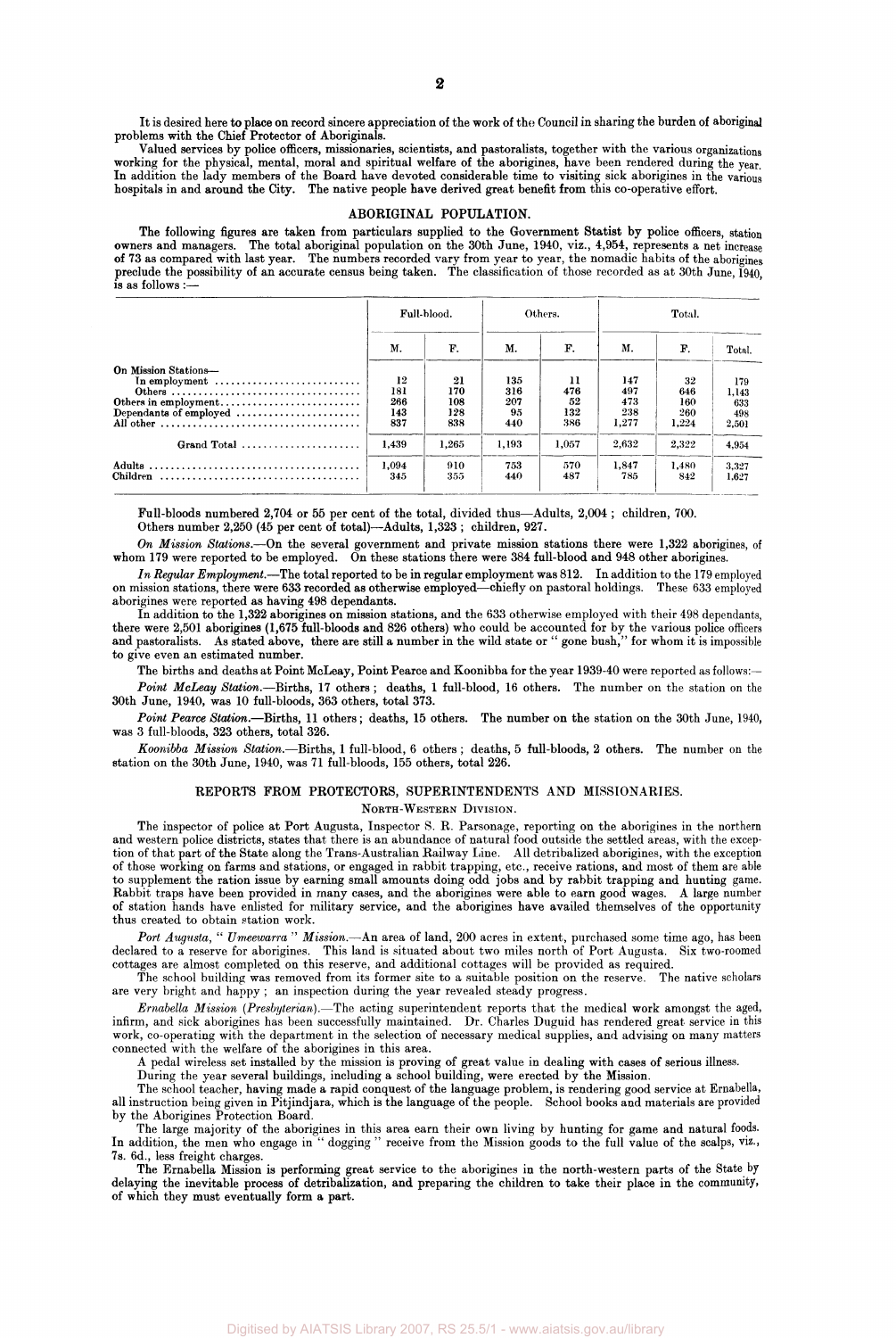*United Aborigines Mission, Ooldea.*—The superintendent reports that the chief activities of the Mission are related to the welfare of the children. In addition to the ordinary subjects they are taught to be self reliant and to practice self help. The boys are also instructed in woodwork and gardening.

Wireless contact is maintained with the Kalgoorlie branch of the Australian Aerial Medical Services, and in this way many serious cases of sickness are successfully treated.

Large numbers of camp natives have been provided with rations, medical supplies, etc. They spend a considerable amount of time in making curios and native weapons for sale to the public.

The Ooldea Mission presents a difficult problem in that the people living there are too far removed from the larger centres of population to have a reasonable chance of securing employment, moreover, they have not had an opportunity of acquiring a working knowledge of pastoral activities, because the area in which they live consists of poor, unoccupied land. This is regrettable, as, generally speaking, the aborigines prove to be good stockmen.

The general scale of rations provided for the aborigines needs to be reviewed, both as to character and volume, and also the number of blankets issued by the department each year. The need to do this is particularly pressing at Ooldea, because of the paucity of natural vegetable foods, and the complete absence of game.

In order to make adequate provision a considerable increase in the amount voted for this purpose will be required. *United Aborigines Mission, Nepabunna.*—The superintendent of the Nepabunna Mission reports a successful year's work with very little unemployment. The men not engaged on surrounding stations were provided with rabbit traps, and were able to earn good wages. More than 22,000 rabbit skins were sold, and also a large number of fox skins. As the rabbits were trapped in the district, it will be seen that the aborigines are performing useful community service in addition to maintaining themselves and their families.

The conduct and health of the inmates have been satisfactory. A two-roomed cottage and also a small hospital building were erected.

The medical supply has been maintained as in past years, the cases treated being generally of a minor character. *United Aborigines Mission, Finniss Springs.*—The school work has been well maintained ; 17 children are in attendance, and, in addition to the ordinary subjects, instruction is given in domestic economy and sewing. The girls are

now capable of making their own clothing. The boys and young men are taught to be stockmen and drovers. A dam was ploughed and scooped out, and a large underground concrete tank, 13ft. in diameter, and 12ft. deep

commenced. The natives have proved very proficient in the art of making concrete bricks for use in the school building and in other work.

*United Aborigines Mission, Colebrook Home, Quorn.*—Fifteen boys and 16 girls were in residence during the year. Four boys were placed in employment, two being engaged on farm work, one boy for work on a station, and one for a firm of electrical engineers. Two boys are now employed by this firm, and are doing well. Four children attend the high school, and 19 the primary school. Three children obtained the Qualifying Certificate.

*United Aborigines Mission, Swan Reach.*—There were 76 aborigines on this Mission on the 30th June.

Flood conditions on the river hampered the work of the Mission very considerably during the early part of the year. Most of the reserve is low level land, subject to periodic flooding, and therefore unsuitable as a permanent home for the aborigines. The acquisition of more suitable land along the river is urgently necessary.

Approximately 100 young fruit trees were planted, also a large number of grape vines.

The Aborigines Protection Board provided a water service for each cottage, and many fine flower and vegetable gardens were established.

The health of this community was rather unsatisfactory during the period under review. A survey of all inmates suspected of chest complaints resulted in two or three being sent for investigation at the clinic of the Royal Adelaide Hospital. Special issues of milk, oatmeal, biscuits, bread, and meat are provided for the sick, in addition to ordinary rations.

*Lutheran Mission, Koonibba.*—The superintendent reports:—" The year under review has been satisfactory. The spiritual work has continued to make headway. This fact is reflected in the conduct of the people, which has been very good."

A new school building is in course of erection. There are 80 children in attendance, and the work is of a high order.

The children's home is also an excellent institution ; the children of this Mission should, later on, reflect the advantage of a childhood spent in such a home.

Dr. Gibson, the medical officer of the Mission, and Sister Hitchcox, the sister in charge of the local hospital, continue to render effective service in the medical sphere. Sixty-nine patients were in hospital during the year, and a daily average of 30 outpatients were also treated.

A successful year was experienced on the farm, 5,674 bags of wheat being harvested. The sheep shorn yielded 30 bales of wool. A number of aborigines were engaged in trapping rabbits, and made good wages. There was practically no unemployment in the district.

*Point McLeay Station.*—The superintendent reports a slight decline in population.

The medical work has proceeded satisfactorily under the direction of Dr. F. B. Turner and Sister Goldfinch. The conduct of the natives has been satisfactory.

There are more than 100 scholars on the roll at the local school. In addition to the head teacher, Mr. W. T. Lawrie, there are two assistant teachers. Mrs. Lawrie instructs the children in the domestic arts.

The Board proposes to examine very carefully the question of " after school " education for the native boys and girls at Point McLeay, and other centres, so as to provide some form of industrial training.

Rations are supplied to every native unable to obtain employment, and firewood is provided for every home and camp free of charge.

Special rations are provided for sick and infirm natives, and each family on the Station receives a daily allowance of milk. Single men work two days in return for rations.

During the year three new cottages, each of two rooms, and one of four rooms were erected. Other cottages were repaired.

A number of very old houses on the station are beyond repair, and other houses, not large enough to accommodate the families living in them, need additional rooms.

A larger amount of money will be required for the erection of new houses and the addition of rooms to existing houses, so as to improve the conditions under which the people live.

The dairy herd was tested for tuberculosis, and has now been certified as an accredited tubercle-free herd. Approximately 1,000 sheep were carried throughout the year, and the lambing was satisfactory. The flock yielded 36 bales of wool, which realized £400. Eighty-eight acres of oats yielded 100 tons of hay. The lucerne crop of 70 acres was very satisfactory, and there is now a good lucerne pasture of 130 acres. The crop of barley and oats produced 300 tons of ensilage, which is held in reserve for the relief of the depleted pastures in summer. Thirty tons of lucerne were cut from 60 acres, and 300 acres of pasture land were top dressed with 1001b. of superphosphate per acre.

No. 20.